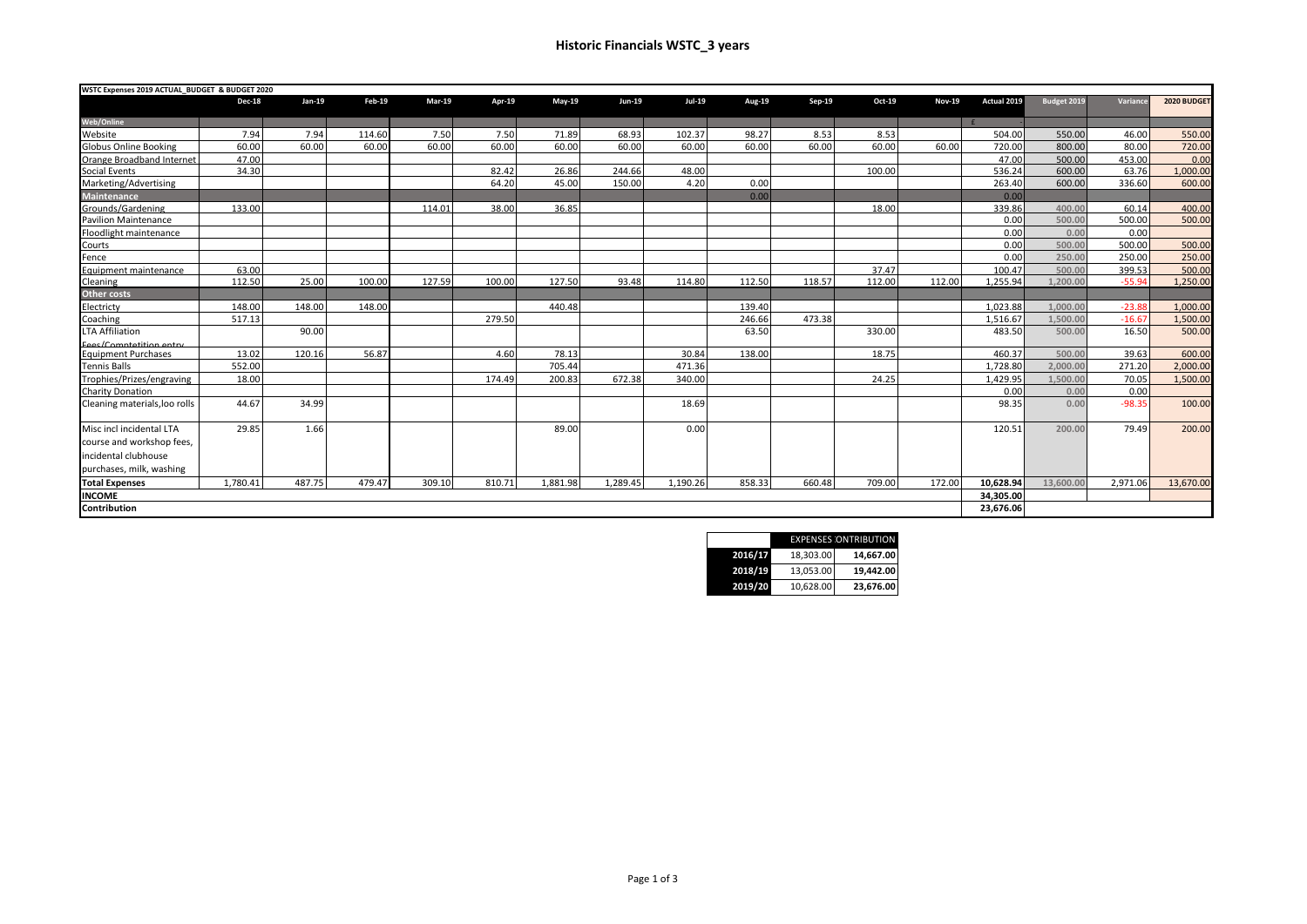| WSTC Expenses/Income 2019-20 ACTUAL/BUDGET/YTD           |               |        |               |               |        |               |               |               |        |               |               |           |                    |                    |          |             |
|----------------------------------------------------------|---------------|--------|---------------|---------------|--------|---------------|---------------|---------------|--------|---------------|---------------|-----------|--------------------|--------------------|----------|-------------|
|                                                          | <b>Dec-19</b> | Jan-20 | <b>Feb-20</b> | <b>Mar-20</b> | Apr-20 | <b>Mav-20</b> | <b>Jun-20</b> | <b>Jul-20</b> | Aug-20 | <b>Sep-20</b> | <b>Oct-20</b> |           | Nov-20 ACTUAL 2020 | <b>BUDGET 2020</b> | Variance | 2021 BUDGET |
| Web/Online                                               |               |        |               |               |        |               |               |               |        |               |               |           |                    |                    |          |             |
| Website/IT services                                      |               |        |               |               |        |               | 88.99         | 126.76        | 18.00  |               |               |           | 233.75             | 550.00             | 316.25   | 550.00      |
| <b>Globus Online Booking</b>                             |               | 180.00 |               |               | 180.00 |               |               | 180.00        |        |               | 180.00        |           | 720.00             | 800.00             | 80.00    | 720.00      |
| Social Events                                            | 32.00         |        |               |               |        |               |               |               |        |               |               |           | 32.00              | 1.000.00           | 968.00   | 1,000.00    |
| Marketing/Advertising                                    |               |        |               |               |        |               | 109.56        | 109.56        | 60.00  | 30.00         |               |           | 309.12             | 600.00             | 290.88   | 600.00      |
| <b>Maintenance</b>                                       |               |        |               |               |        |               |               |               |        |               |               |           |                    |                    |          |             |
| Grounds/Gardening Maintenance                            |               |        | 60.00         |               |        |               | 30.00         | 29.93         | 22.24  |               |               |           | 142.17             | 400.00             | 257.83   | 400.00      |
| <b>Pavilion Maintenance</b>                              |               |        |               |               |        |               |               |               | 36.00  | 70.00         | 379.00        |           | 485.00             | 500.00             | 15.00    | 500.00      |
| Floodlight maintenance                                   |               |        |               |               |        |               |               |               |        |               |               |           | 0.00               | 0.00               | 0.00     |             |
| Courts                                                   |               |        |               |               |        |               |               |               |        |               |               |           | 0.00               | 500.00             | 500.00   | 500.00      |
| Fence                                                    |               |        |               |               |        |               |               |               |        |               |               |           | 0.00               | 250.00             | 250.00   | 250.00      |
| Equipment maintenance                                    |               |        | 44.60         | 73.95         |        |               |               | 8.98          |        | 10.00         |               | 0.00      | 137.53             | 500.00             | 362.47   | 500.00      |
| Cleaning                                                 | 112.50        | 116.50 | 100.00        | 100.00        | 50.00  |               |               | 123.00        | 117.00 |               | 112.00        | 112.00    | 943.00             | 1.250.00           | 307.00   | 1,250.00    |
| <b>Other costs</b>                                       |               |        |               |               |        |               |               |               |        |               |               |           |                    |                    |          |             |
| Electricty                                               |               |        |               |               |        |               |               |               |        |               |               | 648.05    | 648.05             | 1.000.00           | 351.95   | 1,000.00    |
| Coaching                                                 | 389.25        |        |               |               | 117.63 |               | 108.03        |               |        |               |               |           | 614.91             | 1.500.00           | 885.09   | 1,000.00    |
| LTA Affiliation Fees/Comptetition entry fees/LTA Venue   |               | 145.00 | 16.00         |               |        |               |               |               | 54.55  |               |               | 360.00    | 575.55             | 500.00             | $-75.55$ | 500.00      |
| <b>Equipment Purchases</b>                               |               |        |               |               |        |               | 6.50          | 32.00         |        |               |               |           | 38.50              | 500.00             | 461.50   | 600.00      |
| <b>Tennis Balls</b>                                      | 490.00        |        |               | 490.00        |        |               |               |               |        |               |               |           | 980.00             | 2.000.00           | 1.020.00 | 2,000.00    |
| Trophies/Prizes/engraving/Honours Board                  | 12.50         |        |               |               |        |               |               | 384.20        | 35.00  | 315.00        | 73.50         | 97.52     | 917.72             | L.500.00           | 582.28   | 1,500.00    |
| <b>Charity Donation</b>                                  |               |        |               |               |        |               |               |               |        |               |               |           | 0.00               | 0.00               | 0.00     |             |
| Cleaning materials.loo rolls                             |               |        |               |               |        |               |               |               |        |               |               |           | 0.00               | 120.00             | 120.00   | 120.00      |
| Misc incl incidental LTA course and workshop fees,       | 9.00          | 38.85  |               |               |        |               |               | 35.98         |        |               | 4.74          |           | 88.57              | 200.00             | 111.43   | 200.00      |
| incidental clubhouse purchases, milk, washing up liquid, |               |        |               |               |        |               |               |               |        |               |               |           |                    |                    |          |             |
|                                                          | 1.045.25      | 480.35 | 220.60        | 663.95        | 347.63 | 0.00          | 343.08        | 1.030.41      | 342.79 | 425.00        | 749.24        | 1.217.57  | 6.865.87           | 13,670.00          | 6.804.13 | 13,190.00   |
| <b>INCOME</b>                                            |               |        |               |               |        |               |               |               |        |               |               | 31,015.00 |                    |                    |          |             |
| <b>Contribution YTD</b>                                  |               |        |               |               |        |               |               |               |        |               | 24,149.13     |           |                    |                    |          |             |

| NOTE: Major items 2020/21 | <b>Budget</b> | Actual |
|---------------------------|---------------|--------|
| Floodlight mods           | 575.00        |        |
| Floodlight planning       | 250.00        |        |
| <b>Ball machine</b>       | 4.000.00      |        |
|                           |               |        |
| <b>TOTAL</b>              | 4.825.00      |        |

|      |          | <b>EXPENSES TRIBUTION</b> |
|------|----------|---------------------------|
| 2017 |          | 18.303.00 14.597.00       |
| 2018 |          | 13.053.00 19.442.00       |
| 2019 |          | 10,628.00 23,676.00       |
| 2020 | 6.865.87 | 24,149.13                 |
| 2021 |          |                           |